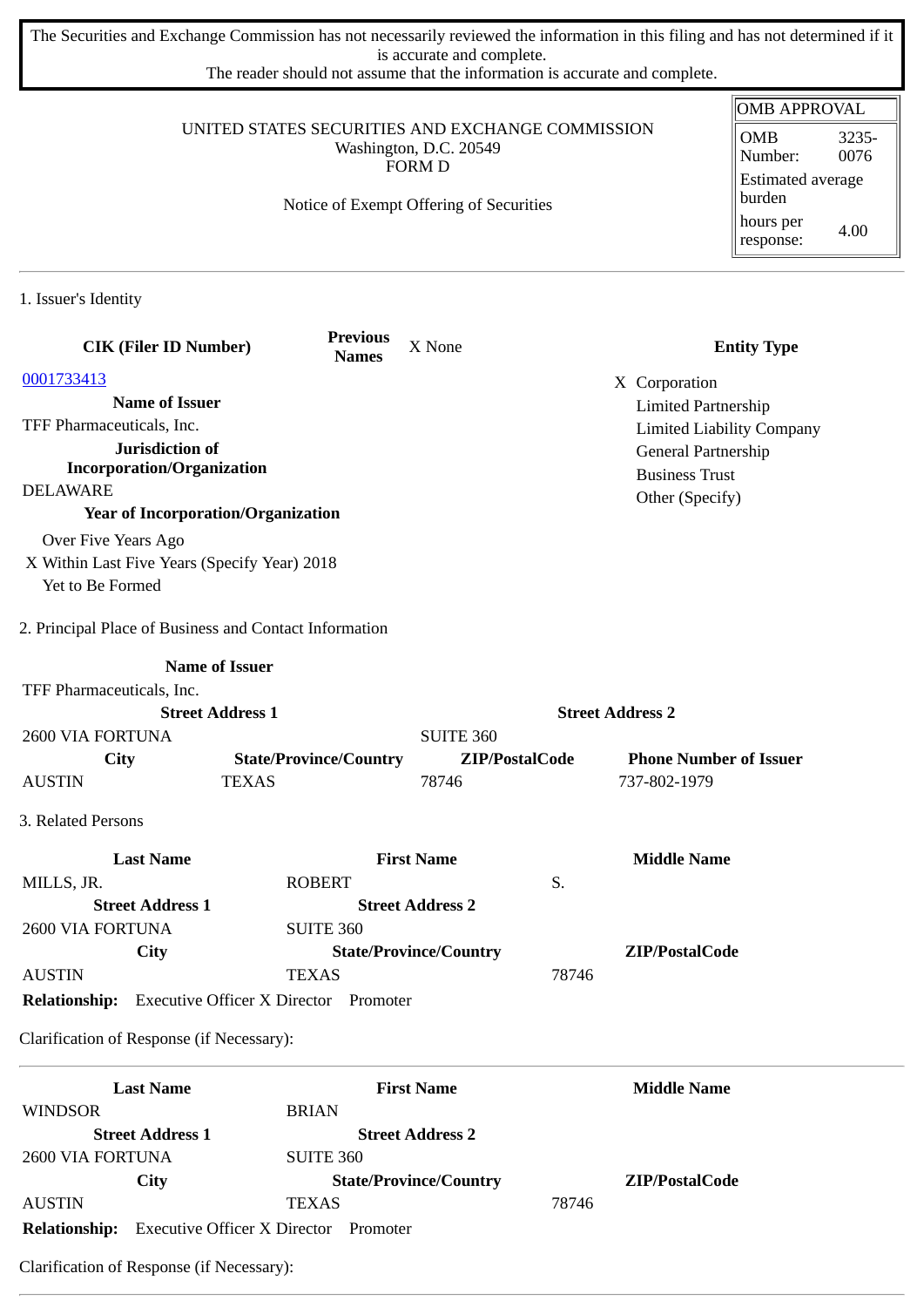| <b>Last Name</b>                                             | <b>First Name</b>             | <b>Middle Name</b> |
|--------------------------------------------------------------|-------------------------------|--------------------|
| <b>COLEMAN</b>                                               | <b>KIRK</b>                   |                    |
| <b>Street Address 1</b>                                      | <b>Street Address 2</b>       |                    |
| 2600 VIA FORTUNA                                             | <b>SUITE 360</b>              |                    |
| <b>City</b>                                                  | <b>State/Province/Country</b> | ZIP/PostalCode     |
| <b>AUSTIN</b>                                                | <b>TEXAS</b>                  | 78746              |
| <b>Relationship:</b> X Executive Officer  Director  Promoter |                               |                    |
| Clarification of Response (if Necessary):                    |                               |                    |
| <b>Last Name</b>                                             | <b>First Name</b>             | <b>Middle Name</b> |
| <b>FLETCHER</b>                                              | <b>AARON</b>                  |                    |
| <b>Street Address 1</b>                                      | <b>Street Address 2</b>       |                    |
| 2600 VIA FORTUNA                                             | <b>SUITE 360</b>              |                    |
| <b>City</b>                                                  | <b>State/Province/Country</b> | ZIP/PostalCode     |
| <b>AUSTIN</b>                                                | <b>TEXAS</b>                  | 78746              |
| Relationship: Executive Officer X Director Promoter          |                               |                    |
| Clarification of Response (if Necessary):                    |                               |                    |
| <b>Last Name</b>                                             | <b>First Name</b>             | <b>Middle Name</b> |
| <b>MATTES</b>                                                | <b>GLENN</b>                  |                    |
| <b>Street Address 1</b>                                      | <b>Street Address 2</b>       |                    |
| 2600 VIA FORTUNA                                             | <b>SUITE 360</b>              |                    |
| <b>City</b>                                                  | <b>State/Province/Country</b> | ZIP/PostalCode     |
| <b>AUSTIN</b>                                                | <b>TEXAS</b>                  | 78746              |
| <b>Relationship:</b> X Executive Officer X Director Promoter |                               |                    |
|                                                              |                               |                    |
| Clarification of Response (if Necessary):                    |                               |                    |
| <b>Last Name</b>                                             | <b>First Name</b>             | <b>Middle Name</b> |
| <b>ROCAMBOLI</b>                                             | <b>STEPHEN</b>                |                    |
| <b>Street Address 1</b>                                      | <b>Street Address 2</b>       |                    |
| 2600 VIA FORTUNA                                             | <b>SUITE 360</b>              |                    |
| <b>City</b>                                                  | <b>State/Province/Country</b> | ZIP/PostalCode     |
| <b>AUSTIN</b>                                                | <b>TEXAS</b>                  | 78746              |
| Relationship: Executive Officer X Director Promoter          |                               |                    |
| Clarification of Response (if Necessary):                    |                               |                    |
| <b>Last Name</b>                                             | <b>First Name</b>             | <b>Middle Name</b> |
| WEISMAN                                                      | <b>HARLAN</b>                 |                    |
| <b>Street Address 1</b>                                      | <b>Street Address 2</b>       |                    |
| 2600 VIA FORTUNA                                             | <b>SUITE 360</b>              |                    |
| <b>City</b>                                                  | <b>State/Province/Country</b> | ZIP/PostalCode     |
| <b>AUSTIN</b>                                                | <b>TEXAS</b>                  | 78746              |
| <b>Relationship:</b> Executive Officer X Director Promoter   |                               |                    |
| Clarification of Response (if Necessary):                    |                               |                    |
|                                                              |                               |                    |
| <b>Last Name</b>                                             | <b>First Name</b>             | <b>Middle Name</b> |
| <b>THURMAN</b>                                               | <b>RANDY</b>                  |                    |
| <b>Street Address 1</b>                                      | <b>Street Address 2</b>       |                    |
| 2600 VIA FORTUNA                                             | <b>SUITE 360</b>              |                    |
| City                                                         | <b>State/Province/Country</b> | ZIP/PostalCode     |
| <b>AUSTIN</b>                                                | <b>TEXAS</b>                  | 78746              |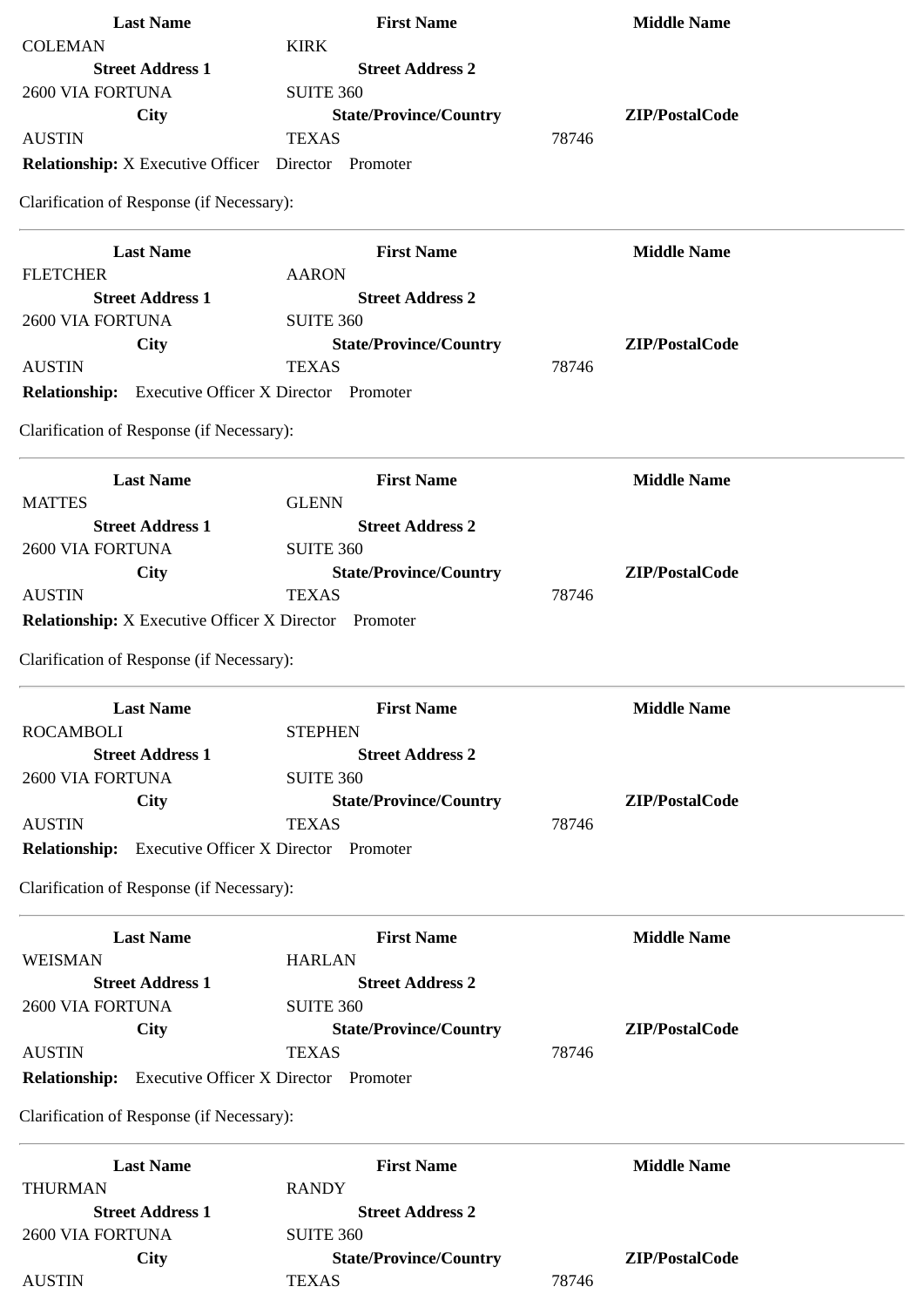## **Relationship:** Executive Officer X Director Promoter

Clarification of Response (if Necessary):

## 4. Industry Group

| Agriculture                                         |                | <b>Health Care</b>         | Retailing                 |
|-----------------------------------------------------|----------------|----------------------------|---------------------------|
| <b>Banking &amp; Financial Services</b>             |                | Biotechnology              | <b>Restaurants</b>        |
| <b>Commercial Banking</b>                           |                | Health Insurance           | Technology                |
| Insurance                                           |                | Hospitals & Physicians     | Computers                 |
| Investing                                           |                | X Pharmaceuticals          | Telecommunications        |
| <b>Investment Banking</b><br>Pooled Investment Fund |                | Other Health Care          | Other Technology          |
| Is the issuer registered as                         |                | Manufacturing              | Travel                    |
| an investment company under                         |                | <b>Real Estate</b>         | Airlines & Airports       |
| the Investment Company<br>Act of 1940?              |                | Commercial                 | Lodging & Conventions     |
| Yes                                                 | N <sub>0</sub> | Construction               | Tourism & Travel Services |
| Other Banking & Financial Services                  |                | <b>REITS &amp; Finance</b> | Other Travel              |
| <b>Business Services</b>                            |                | Residential                |                           |
| Energy                                              |                | <b>Other Real Estate</b>   | Other                     |
| Coal Mining                                         |                |                            |                           |
| <b>Electric Utilities</b>                           |                |                            |                           |
| <b>Energy Conservation</b>                          |                |                            |                           |
| <b>Environmental Services</b>                       |                |                            |                           |
|                                                     |                |                            |                           |

- Oil & Gas
- Other Energy

## 5. Issuer Size

| <b>Revenue Range</b>             | <b>OR</b> | <b>Aggregate Net Asset Value Range</b> |
|----------------------------------|-----------|----------------------------------------|
| No Revenues                      |           | No Aggregate Net Asset Value           |
| $$1 - $1,000,000$                |           | $$1 - $5,000,000$                      |
| $$1,000,001 - $5,000,000$        |           | \$5,000,001 - \$25,000,000             |
| $$5,000,001 -$<br>\$25,000,000   |           | $$25,000,001 - $50,000,000$            |
| $$25,000,001 -$<br>\$100,000,000 |           | \$50,000,001 - \$100,000,000           |
| Over \$100,000,000               |           | Over \$100,000,000                     |
| X Decline to Disclose            |           | Decline to Disclose                    |
| Not Applicable                   |           | Not Applicable                         |
|                                  |           |                                        |

6. Federal Exemption(s) and Exclusion(s) Claimed (select all that apply)

## Investment Company Act Section 3(c)

| Rule $504(b)(1)$ (not (i), (ii) or (iii)) | Section $3(c)(1)$ | Section $3(c)(9)$  |
|-------------------------------------------|-------------------|--------------------|
| Rule 504 (b) $(1)(i)$                     | Section $3(c)(2)$ | Section $3(c)(10)$ |
| Rule 504 (b) $(1)(ii)$                    | Section $3(c)(3)$ | Section $3(c)(11)$ |
| Rule 504 (b)(1)(iii)                      | Section $3(c)(4)$ | Section $3(c)(12)$ |
| $X$ Rule 506(b)<br>Rule $506(c)$          | Section $3(c)(5)$ | Section $3(c)(13)$ |
| Securities Act Section 4(a)(5)            | Section $3(c)(6)$ | Section $3(c)(14)$ |
|                                           | Section $3(c)(7)$ |                    |
|                                           |                   |                    |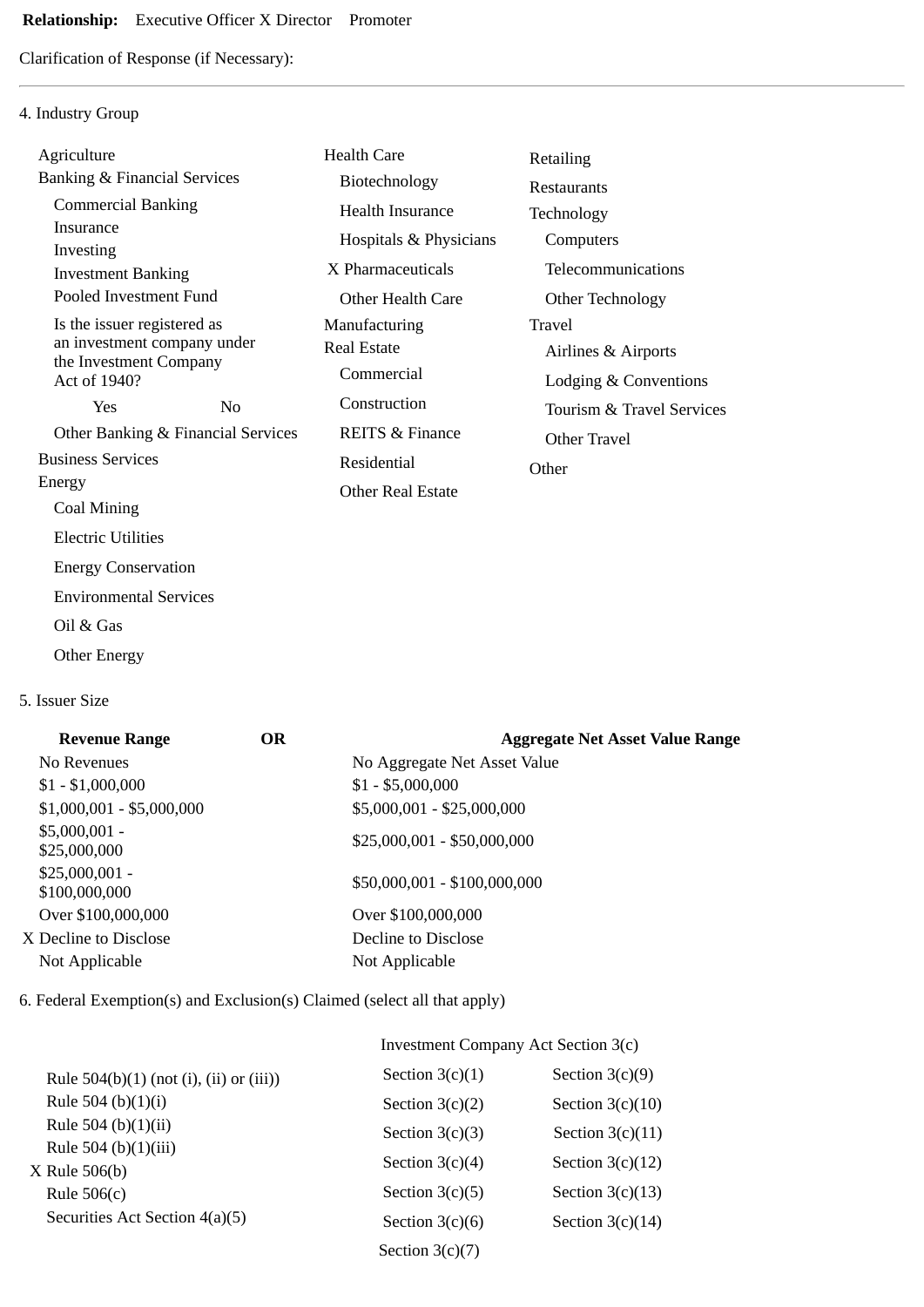|  | 7. Type of Filing |  |
|--|-------------------|--|
|--|-------------------|--|

| X New Notice Date of First Sale 2019-05-16 First Sale Yet to Occur<br>Amendment                                                                                                  |                                                                                                                           |
|----------------------------------------------------------------------------------------------------------------------------------------------------------------------------------|---------------------------------------------------------------------------------------------------------------------------|
| 8. Duration of Offering                                                                                                                                                          |                                                                                                                           |
| Does the Issuer intend this offering to last more than one year?                                                                                                                 | Yes X No                                                                                                                  |
| 9. Type(s) of Securities Offered (select all that apply)                                                                                                                         |                                                                                                                           |
| X Equity<br>Debt<br>Option, Warrant or Other Right to Acquire Another Security<br>Security to be Acquired Upon Exercise of Option, Warrant or<br>Other Right to Acquire Security | Pooled Investment Fund Interests<br>Tenant-in-Common Securities<br><b>Mineral Property Securities</b><br>Other (describe) |
| 10. Business Combination Transaction                                                                                                                                             |                                                                                                                           |
| Is this offering being made in connection with a business combination transaction, such as<br>a merger, acquisition or exchange offer?                                           | Yes X No                                                                                                                  |
| Clarification of Response (if Necessary):                                                                                                                                        |                                                                                                                           |
| 11. Minimum Investment                                                                                                                                                           |                                                                                                                           |
| Minimum investment accepted from any outside investor \$10,000 USD                                                                                                               |                                                                                                                           |
| 12. Sales Compensation                                                                                                                                                           |                                                                                                                           |
| Recipient                                                                                                                                                                        | Recipient CRD Number None                                                                                                 |
| NATIONAL SECURITIES CORPORATION                                                                                                                                                  | 7569                                                                                                                      |
| (Associated) Broker or Dealer X None                                                                                                                                             | (Associated) Broker or Dealer CRD Number X None                                                                           |
| None                                                                                                                                                                             | None                                                                                                                      |
| <b>Street Address 1</b>                                                                                                                                                          | <b>Street Address 2</b>                                                                                                   |
| ONE UNION SQUARE                                                                                                                                                                 | 600 UNIVERSITY STREET, SUITE 2900                                                                                         |
| City                                                                                                                                                                             | State/Province/Country<br>ZIP/Postal Code                                                                                 |
| <b>SEATTLE</b>                                                                                                                                                                   | 98101<br>WASHINGTON                                                                                                       |
| State(s) of Solicitation (select all that apply)<br><b>All States</b><br>Check "All States" or check individual States                                                           | Foreign/non-US                                                                                                            |
| <b>ARKANSAS</b>                                                                                                                                                                  |                                                                                                                           |
| CALIEORNIA                                                                                                                                                                       |                                                                                                                           |

| ARKANSAS                    |
|-----------------------------|
| <b>CALIFORNIA</b>           |
| COLORADO                    |
| CONNECTICUT                 |
| <b>DISTRICT OF COLUMBIA</b> |
| FLORIDA                     |
| GEORGIA                     |
| ILLINOIS                    |
| IOWA                        |
| MARYLAND                    |
| <b>MASSACHUSETTS</b>        |
| MICHIGAN                    |
| MINNESOTA                   |
| MISSOURI                    |
| NEVADA                      |
| NEW JERSEY                  |
| NEW YORK                    |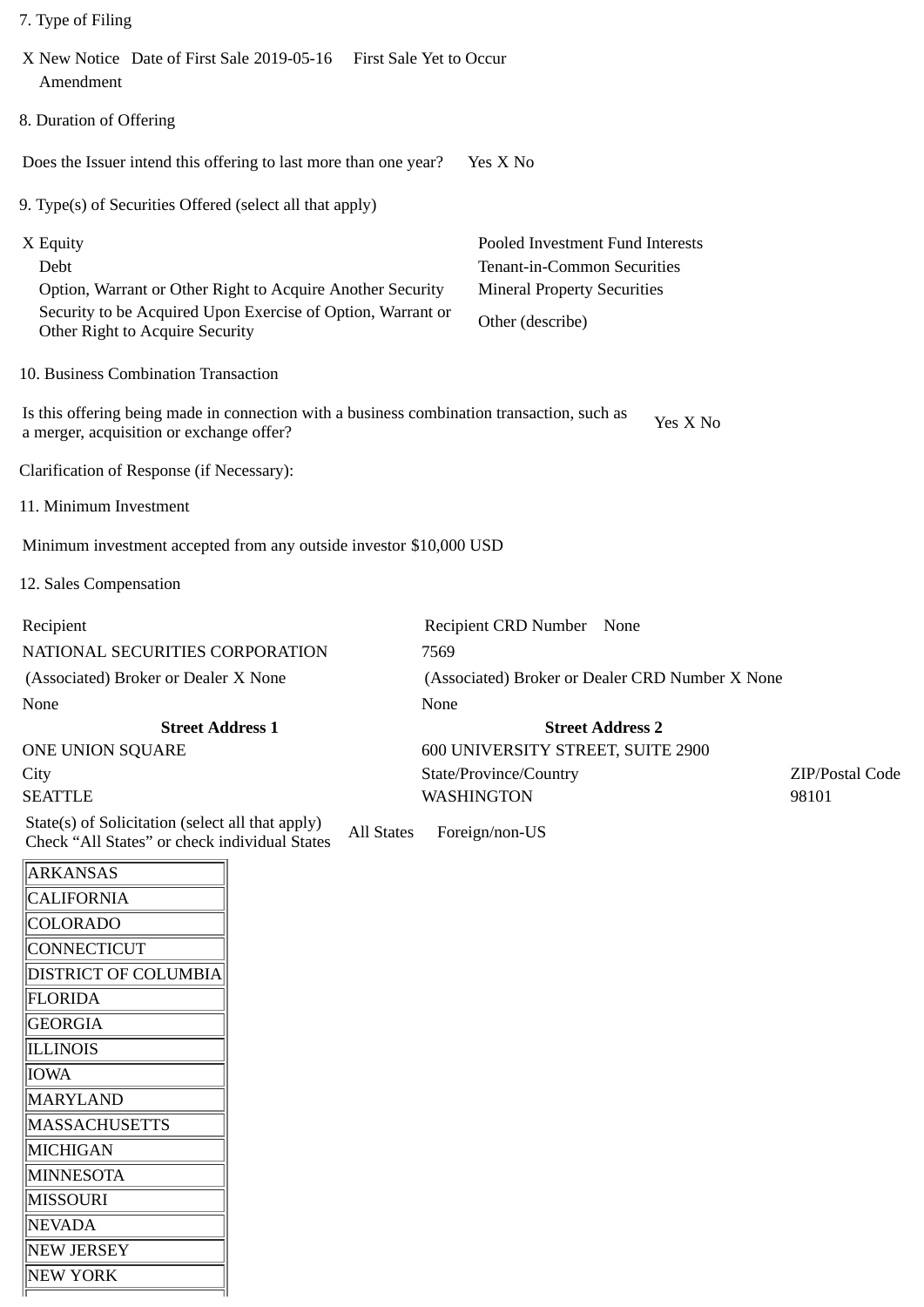| NORTH CAROLINA |
|----------------|
| OKLAHOMA       |
| PENNSYLVANIA   |
| <b>TEXAS</b>   |
| VIRGINIA       |
| WASHINGTON     |
| WISCONSIN      |

13. Offering and Sales Amounts

Total Offering Amount \$8,170,000 USD or Indefinite Total Amount Sold \$8,170,000 USD Total Remaining to be Sold \$0 USD or Indefinite

Clarification of Response (if Necessary):

14. Investors

Select if securities in the offering have been or may be sold to persons who do not qualify as accredited investors, and enter the number of such non-accredited investors who already have invested in the offering. Regardless of whether securities in the offering have been or may be sold to persons who do not qualify as accredited investors, enter the total number of investors who already have invested in the offering:

15. Sales Commissions & Finder's Fees Expenses

Provide separately the amounts of sales commissions and finders fees expenses, if any. If the amount of an expenditure is not known, provide an estimate and check the box next to the amount.

| <b>Sales Commissions</b> | \$817,000 USD Estimate |                  |
|--------------------------|------------------------|------------------|
| Finders' Fees            |                        | \$0 USD Estimate |

Clarification of Response (if Necessary):

Represents 10% of the gross proceeds. The placement agent also received a warrant to purchase 10% of the number of shares of Series A Preferred Stock issued in the offering.

16. Use of Proceeds

Provide the amount of the gross proceeds of the offering that has been or is proposed to be used for payments to any of the persons required to be named as executive officers, directors or promoters in response to Item 3 above. If the amount is unknown, provide an estimate and check the box next to the amount.

\$0 USD Estimate

Clarification of Response (if Necessary):

Signature and Submission

Please verify the information you have entered and review the Terms of Submission below before signing and clicking SUBMIT below to file this notice.

Terms of Submission

In submitting this notice, each issuer named above is:

- Notifying the SEC and/or each State in which this notice is filed of the offering of securities described and undertaking to furnish them, upon written request, in the accordance with applicable law, the information furnished to offerees.\*
- Irrevocably appointing each of the Secretary of the SEC and, the Securities Administrator or other legally designated officer of the State in which the issuer maintains its principal place of business and any State in which this notice is filed, as its agents for service of process, and agreeing that these persons may accept service on its behalf, of any notice, process or pleading, and further agreeing that such service may be made by registered or certified mail, in any Federal or state action, administrative proceeding, or arbitration brought against the issuer in any place subject to the jurisdiction of the United States, if the action, proceeding or arbitration (a) arises out of any activity in connection with the offering of securities that is

229